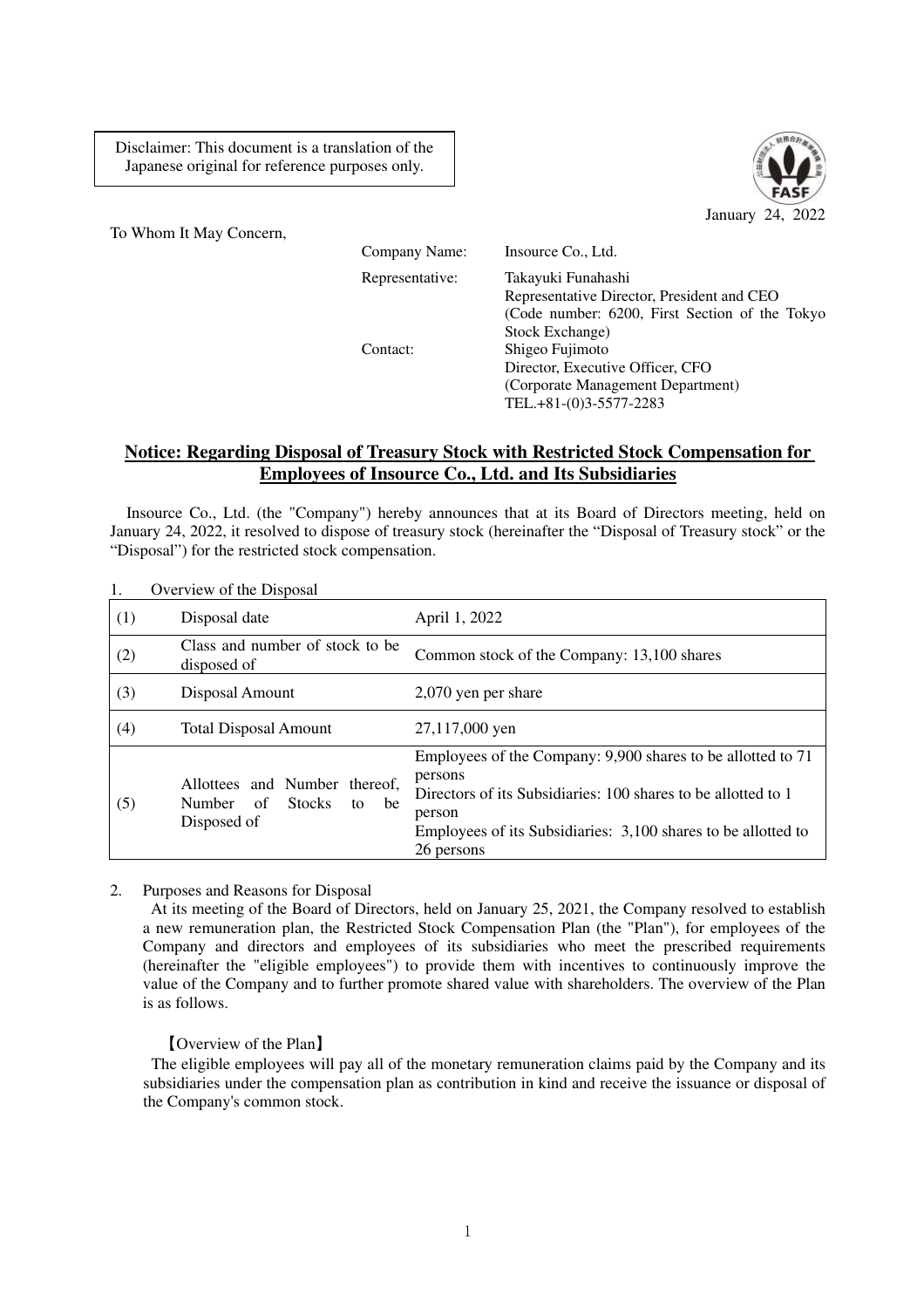The price to be paid in for restricted stock to be issued or disposed of under the compensation plan shall be determined by the Board of Directors of the Company based on the closing price of the Company's common stock on the Tokyo Stock Exchange on the business day immediately preceding the day of the resolution of the Board of Directors of the Company (or the closing price of the most recent business day if no trading on the day above), to the extent that the amount is not particularly advantageous to the eligible employees.

In the event that the Company issues or disposes of the Company's common stock under this compensation plan, the Company and the eligible employees shall enter into an allotment agreement of restricted stock (hereinafter the "Allotment Agreement"), which shall include the following matters:

①The eligible employees may not transfer, grant security interests in, or otherwise dispose of the common stock of the Company allotted to them under the Allotment Agreement for a predetermined period.

②In the event that certain events occur, the Company may acquire the relevant common stock without compensation.

Under the resolution of the meeting of the Board of Directors and consultation with directors of subsidiaries held today, it decided to provide the total sum of the monetary compensation claims of 20,493,000 yen for 71 employees of the Company and 6,624,000 yen for 27 director and employees of its subsidiaries. The eligible employees will receive 13,100 shares of the Company's common stock as all the monetary compensation claims by contribution in kind under the compensation plan. The amount of the monetary compensation claim is determined by the Company considering various factors such as the business performance of the Company and the responsibilities of each eligible employee, etc. In addition, the monetary compensation claims will be paid according to the terms of the below allotment agreement concluded between the eligible employees and the Company.

## 3. Overview of the Allotment Agreement

(1) Restricted Period: From April 1, 2022 to March 31, 2025

During the above period of transfer restriction (hereinafter the "restriction period"), the eligible employees shall not be able to assign, pledge, grant a security interest in, give a living will to, bequeath, or otherwise dispose of any allotted shares (hereinafter the "allotted shares"), to any third party. (Hereinafter the "Transfer Restriction")

## (2) Conditions for lifting transfer restriction

The Company will lift the restriction on transfer of the allotted shares upon expiration of the restriction period, provided that the eligible employees, have continuously served as any of the positions of director, executive officer or employee of the Company or its subsidiaries.

However, if the eligible employee retires or resigns from the above-mentioned position (including retirement due to expiration of term of office, mandatory retirement age, or death; if the eligible employ is rehired after retirement, at the time of expiration of the relevant re-employment period) during the restriction period, the Company will naturally acquire all of the allotted shares at that time without compensation.

## (3) Acquisition of Restricted Stock without Compensation The Company will naturally acquire the Allotted Shares, for which the restrictions on transfer are not lifted, without compensation at the time of the lifting of the restrictions on transfer shown in (2) above.